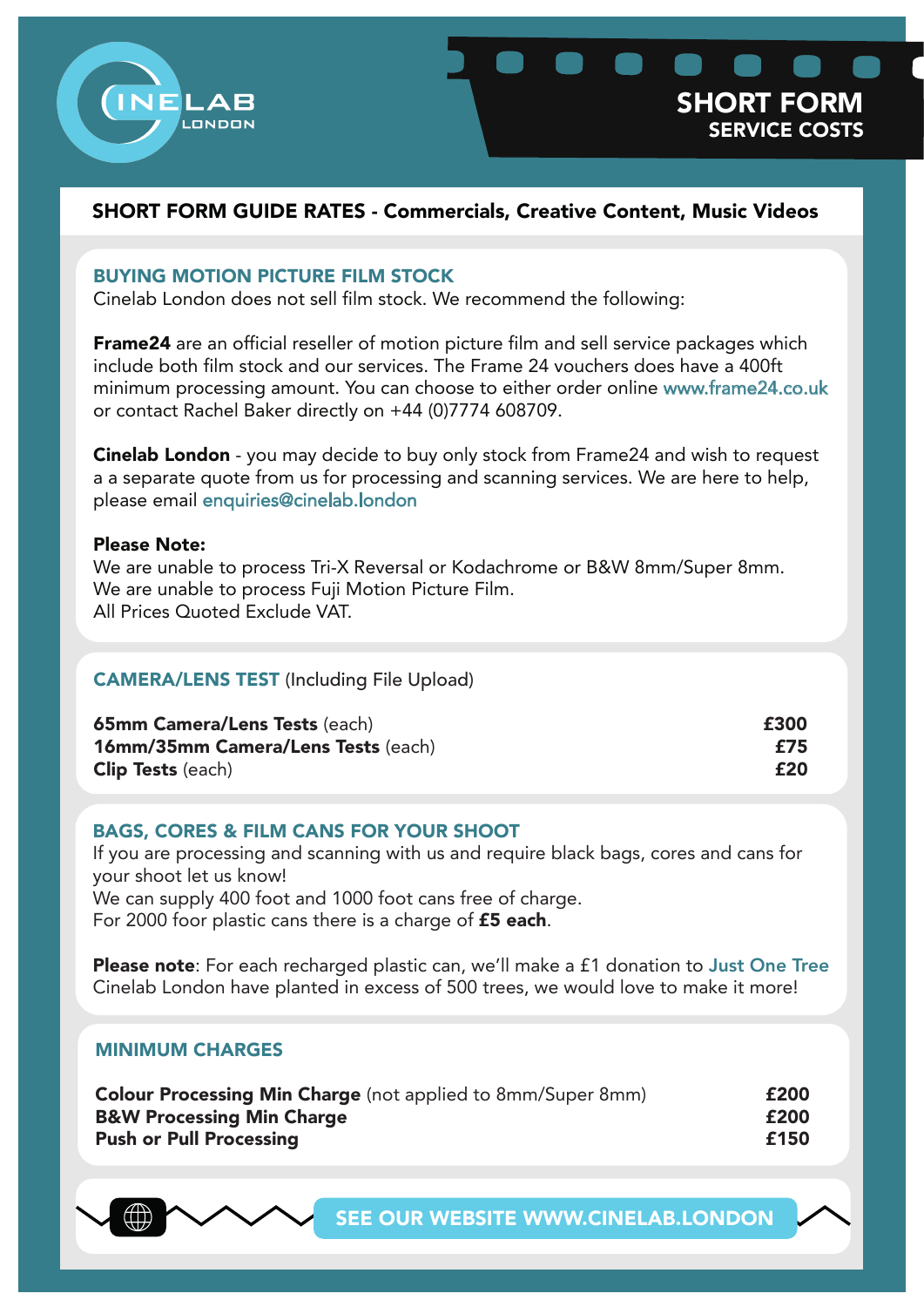

# NEGATIVE PROCESSING

|                                                                                                         | Processing<br>Only                                          | Processing &<br>2K Spirit 10bit<br>Log Scan | Processing &<br>4K Spirit 10bit<br>Log Scan | Processing &<br>2K ARRI/Scanity<br>10bit Log Scan  | Processing &<br><b>4K ARRI/Scanity</b><br>10bit Log Scan |
|---------------------------------------------------------------------------------------------------------|-------------------------------------------------------------|---------------------------------------------|---------------------------------------------|----------------------------------------------------|----------------------------------------------------------|
|                                                                                                         |                                                             | <b>Colour Negatives</b>                     |                                             |                                                    |                                                          |
| S8mm<br>S <sub>16</sub> mm<br>35mm 2 Perf<br>35mm 3 Perf<br>35mm 4 Perf<br>35mm 8 Perf<br>65mm 5/8 Perf | £1.20<br>£0.19<br>£0.17<br>£0.17<br>£0.17<br>£0.17<br>£0.40 | N/A<br>£0.41<br>£0.37<br>£0.31<br>£0.28     | N/A<br>£0.60<br>£0.56<br>£0.45<br>£0.39     | £2.00<br>£0.56<br>£0.50<br>£0.41<br>£0.36<br>£0.36 | £3.00<br>£0.81<br>£0.73<br>£0.56<br>£0.47<br>£0.47       |
| <b>Black &amp; White Negatives</b>                                                                      |                                                             |                                             |                                             |                                                    |                                                          |
| S16mm<br>35mm 2 Perf<br>35mm 3 Perf<br>35mm 4 Perf<br>35mm 8 Perf                                       | £0.32<br>£0.29<br>£0.29<br>£0.29<br>£0.29                   | £0.54<br>£0.49<br>£0.43<br>£0.40            | £0.73<br>£0.68<br>£0.57<br>£0.51            | £0.69<br>£0.62<br>£0.53<br>£0.48<br>£0.48          | £0.94<br>£0.85<br>£0.68<br>£0.59<br>£0.59                |
|                                                                                                         | <b>Standard File Format</b>                                 | <b>DPX</b>                                  | <b>DPX</b>                                  | <b>DPX</b>                                         | <b>DPX</b>                                               |

Please note: price per foot unless otherwise specified - durations up to 20,000 feet.

| <b>FILM DURATIONS</b> | @18fps | @24fps                          | @25fps            |
|-----------------------|--------|---------------------------------|-------------------|
| $S8mm - 50'$          | 3m42s  | 2m47s                           | 2m40s             |
| S16mm - 100'          |        | 2m47s                           | 2m40s             |
| S16mm - 400'          |        | 11 <sub>m</sub> 07 <sub>s</sub> | 10m40s            |
| 35mm 2 Perf - 400'    |        | 8m53s                           | 8 <sub>m32s</sub> |
| 35mm 2 Perf - 1000'   |        | 22m14s                          | 21m20s            |
| 35mm 3 Perf - 400'    |        | 5 <sub>m55s</sub>               | 5m41s             |
| 35mm 3 Perf - 1000'   |        | 14m49s                          | 14m49s            |
| 35mm 4 Perf - 400'    |        | 4m26s                           | 4m16s             |
| 35mm 4 Perf - 1000'   |        | 11 <sub>m</sub> 07 <sub>s</sub> | 10m40s            |

| <b>DATA STORAGE REQUIREMENTS</b> | @25fps<br>per minute | @25fps<br>per hour |
|----------------------------------|----------------------|--------------------|
| H.264                            | <b>17 MB</b>         | 1 GB               |
| DNxHD 36                         | <b>250 MB</b>        | <b>15 GB</b>       |
| <b>DNxHD 120</b>                 | 850 MB               | 51 GB              |
| <b>DNxHD 185</b>                 | 1.3 <sub>GB</sub>    | 77 GB              |
| HD Prores 422 HQ                 | 1.35 GB              | 81 GB              |
| HD Prores 4444                   | 2 GB                 | 121 GB             |
| HD DPX or uncompressed           | 7.2 GB               | 430 GB             |
| 2K DPX or uncompressed           | 11 GB                | 650 GB             |
| 4K DPX or uncompressed           | 45 GB                | 2.7 TB             |

Please note: 24fps projects will have slightly lower storage requirements.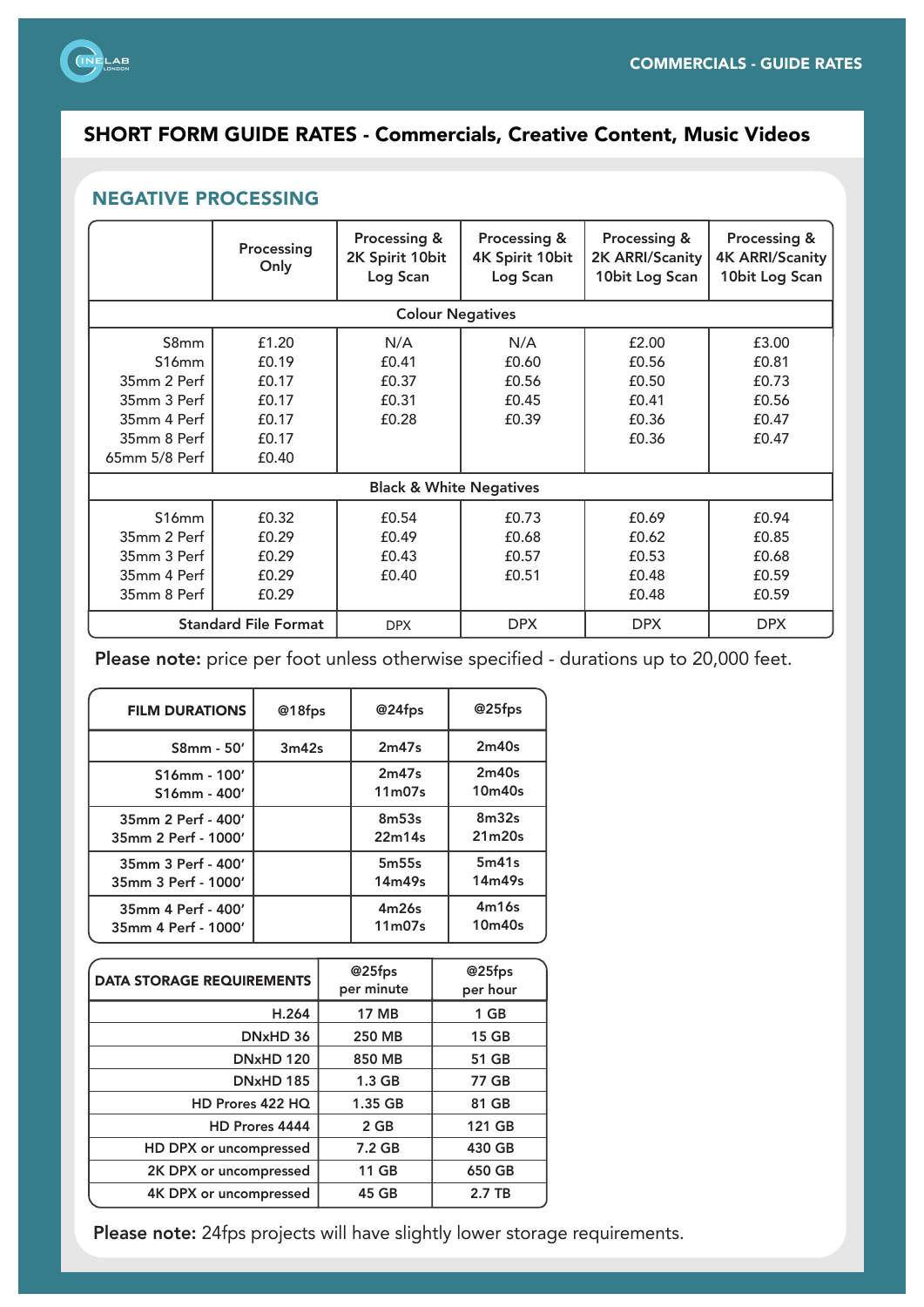

# STUDENT PROCESSING/DISCOUNTS

We offer student discount (with valid student ID) of 25%. Student minimum charge is discounted to £150 (Excluding VAT) Student discount is only valid on 16mm & 35mm 2K Spirit Scans. Student discount on fil uploads (regardless of footage) is reduced to **£25 per day.** 

#### 8MM AND SUPER 8MM

Please note: We are unable to process Tri-X Reversal, Kodachrome or Black & White.

8mm Camera Hire (per day) **E60** 

#### Turnaround Times

We provide a 5 working day turnaround (processing, scanning and upload). Always schedule your project as far in advance as you can so we can book resources and help achieve your client deadlines. If you need a faster turnaround time there is a Rush Order Fee (see below)

### Rush Order Fees

Next day turnaround (surcharge per roll/cartridge)  $f = 40$ 3 working day turnaround (surcharge cost per roll/cartridge) **£20** 

#### Guide Pricing - 1 Roll Super 8mm:

1 x S8mm Colour Process and HD/2K Scanity Log Scan at £2 per foot = £100 File upload  $=$  £25 Total = £125 (Excluding VAT)

### 16MM, SUPER 16MM, 35MM, SUPER 35MM, 65MM

#### Turnaround Times

We provide a 3 working day turnaround (processing, scanning and upload) on all these film formats, depending on footage and photochemical effects, if required.

Always schedule your project as far in advance as possible so we can book resources and help achieve your client deadlines. If you need a faster turnaround time there is a Rush Order Fee (see below).

#### Rush Order Fee

The Rush Order Fee depends on footage, choice of film scanner, if the project is booked directly with us, if 35mm, what perf has been shot, etc.

As a guide, you should allow an extra 20% Rush Order Fee on processing and scanning.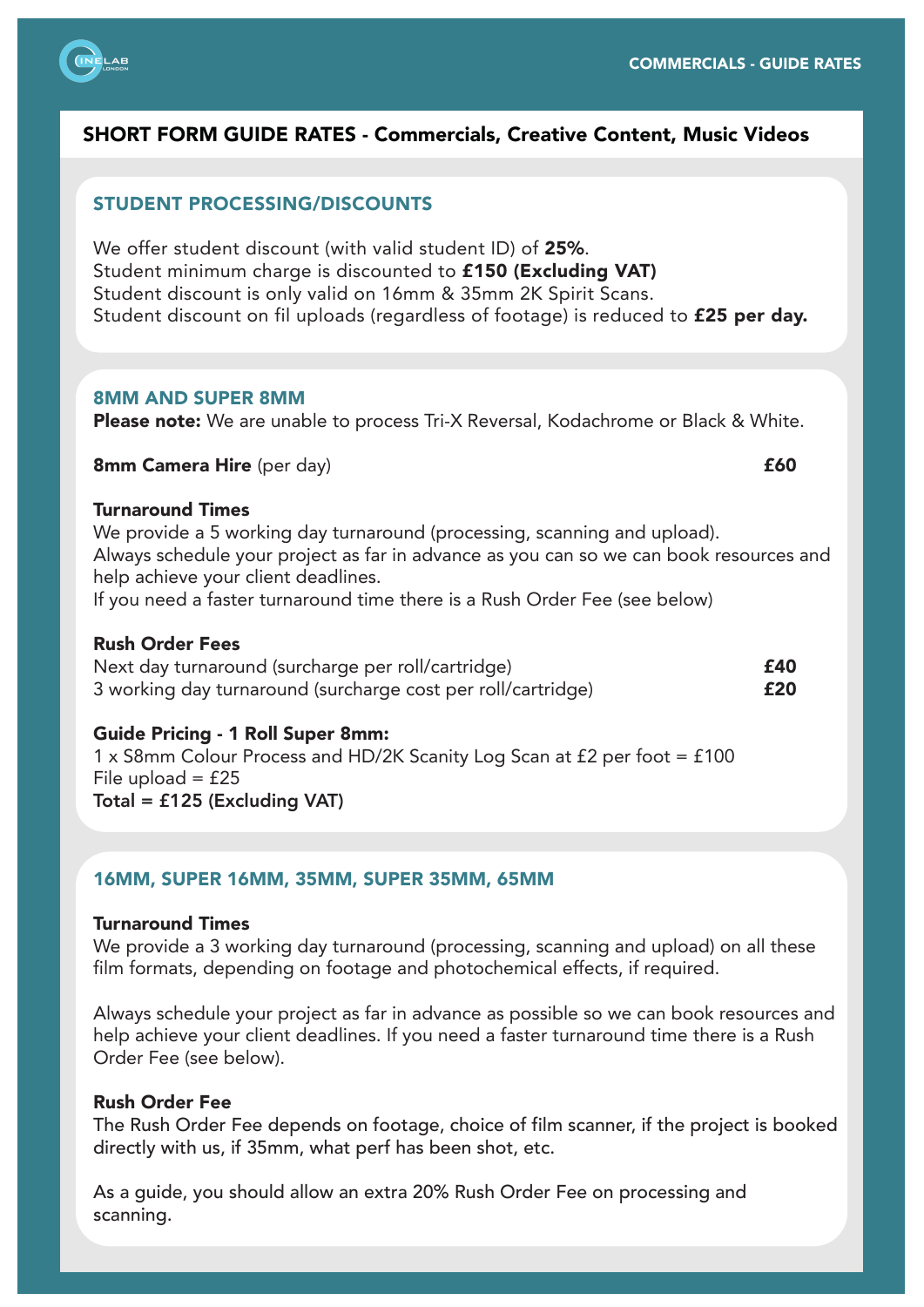

# ADDITIONAL SERVICES

| <b>Push/Pull processing</b> (+/-2 stops) (per foot - see minimum charge)<br><b>Additional Transcodes (per minute)</b><br>Additional DPX or uncompressed files (per minute)<br><b>Sound Sync</b> (per minute of rush) | 4p<br>£1<br>£2<br>£4 |
|----------------------------------------------------------------------------------------------------------------------------------------------------------------------------------------------------------------------|----------------------|
| 2K FILE UPLOAD TO FTP/CLIENT HARD DRIVE (based on footage amount)<br>400ft or under<br>$401ft - 800ft$<br>801ft plus                                                                                                 | £25<br>£50<br>£75    |
| 4K FILE UPLOAD TO FTP/CLIENT HARD DRIVE (based on footage amount)<br>400ft or under<br>$401ft - 800ft$<br>801ft plus                                                                                                 | £50<br>£100<br>£150  |
| <b>HARD DRIVE</b><br>1TB<br>2TB<br>4TB                                                                                                                                                                               | £125<br>£175<br>£275 |

### SERVICE COSTS PROVIDED BY QUOTATION

35mm Film Prints Scanning for Digital Signage Technical Grade/Best Light Offline Editing Remote Access to Cloud Based Editing Software Digital Final Grading **Black Magic Resolve** (Non-linear editing and grading systems panel available both remotely and/or in our exclusive 20+ seat theatre with digital cinema projection.)

### **COURIERS**

| <b>Overnight UK Tracked Courier</b> | £20        |
|-------------------------------------|------------|
| <b>Same Day Courier</b>             | £85        |
| <b>Overseas Courier</b>             | <b>POA</b> |

## **STORAGE**

Please give some thought to the physical storing of your film. Unfortunately we do not have the the facilities or resources to securely store film without charging.

A storage fee per film roll/item is automatically charged and invoiced monthly for all client materials which have not been collected within 28 days of the job being invoiced.

**Storage Fee** (per film roll/can/item per month) **E3**